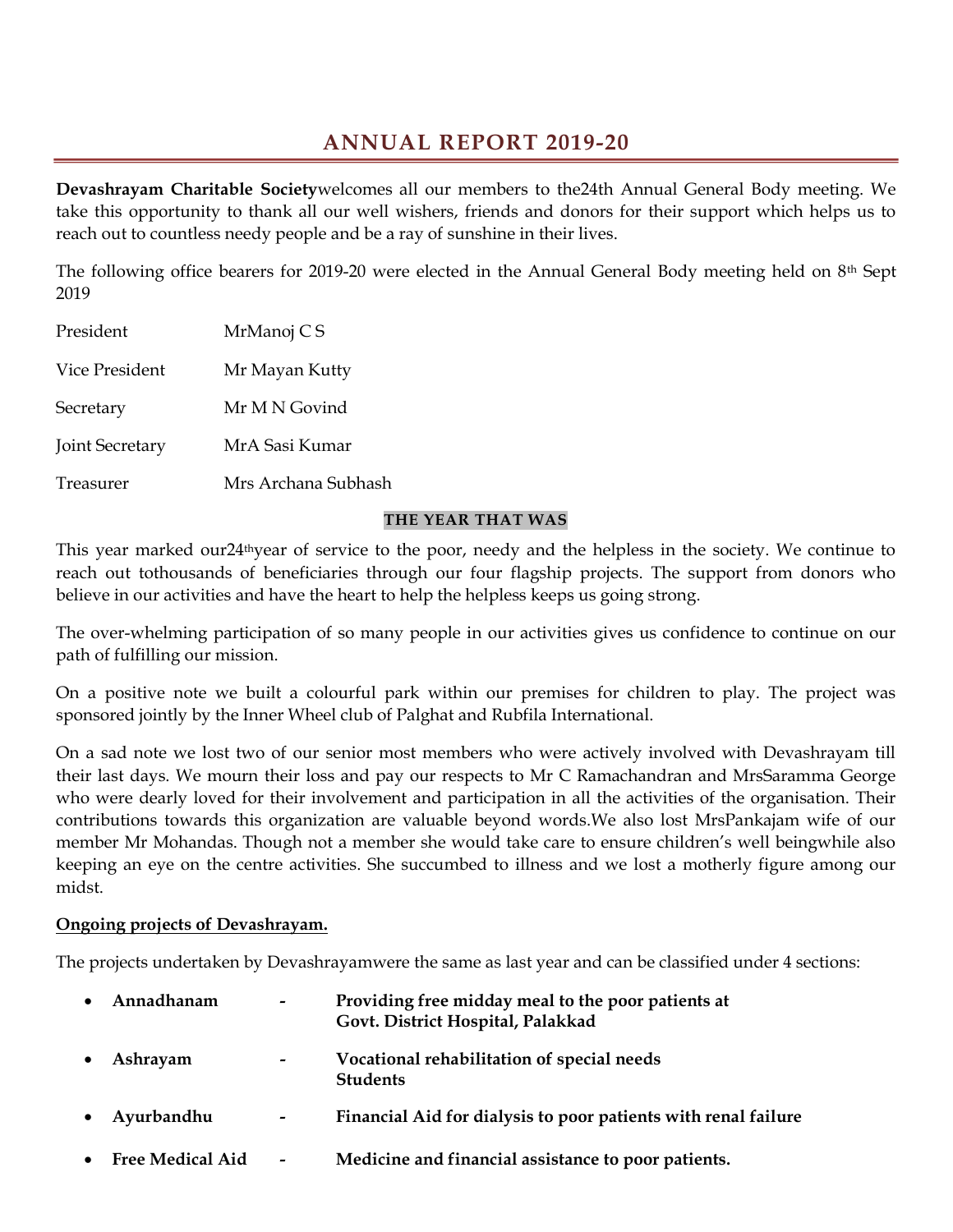#### ANNADHANAM

Devashrayam was established with the intent of providing a free mid-day meal to the poor patients at Govt. District Hospital, Palakkad. This was the 1<sup>st</sup>projectof ourSociety and very soon support from individuals started reaching us. What started as a small beginning (ie meals to 100 patients a dayin the 1<sup>st</sup> year) has assumed fairly large proportions and nowmore than300 patients receive their mid-day meal through us. This service continues uninterruptedly on all the 365 days for the past 22 years andapproximately 100,000 patients benefit every year. This number is increasing every year. In spite of the soaring prices of essential commodities, the residents in and around Palakkad town as well as the Round Table of India – 81, contribute the major chunk of rice needed for this project. Wethank all the donors &well wishers who have donated in cash and kind to make this project run without interruption.The total cost incurred towards this project was Rs 1527731/- More than 500 kgs per month of rice valued approximately Rs. 200000/p.aand food materials were donated by well wishers.

#### ASHRAYAM

Devashrayam provides a safe refuge and a healthy learning environment to the mentally challenged who otherwise have nowhere to turn to.The vocational rehabilitation Centre was started under the guidance of Dr.T.Murali "The Rehabilitation Man of India", a person who has dedicated his life for the upliftment of theMentally ill and the retarded.

In 2019,55developmentally challenged students attended the rehabilitation center. They participate in regular morning exercises, classroom sessions, art, craft and music lessons designed as per their capabilities. Apart from that, a few of them are involved in our ongoing projects of making phenyl, liquid soap, agarbathi, candles and paper bags. The Mushroom production unit set up with the assistance of Free Masons of Lodge Palghat – 159 generates a small income every year.

OurKhadi Unit set up by the Khadi Village Industries Board in 2002 functions very efficiently under the supervision of our trainedstaff Mrs. Sheena.

The sale of phenyl, liquid soap,Agarbathi and other items produced by students fetched a good income, just as in the previous years.

Total rehabilitation expenses for the year wereRs 3425071/-

Details of events in which our students participated and their interactions with students and teachers of various schools/colleges that visited the Centre, are given in the LIST OF IMPORTANT EVENTS.

#### AYURBHANDHU

Our tie up with Shanthi Medical and Information centre at Balaji Hospital, Palakkad completed another successful year.Poor patients with kidney malfunction/failureare able to carry on with their lives with the free dialyses support from this project. This year brought the total number of free dialyses to more than 400from inception. In addition we have been sponsoring medicines upto 1000/- per month for around 40 patients with kidney malfunction for the last few years. We also support patients for peritoneal dialysis at the District Hospital. Our expensestowards dialysis and medicines were to the tune of Rs 684817/- this year.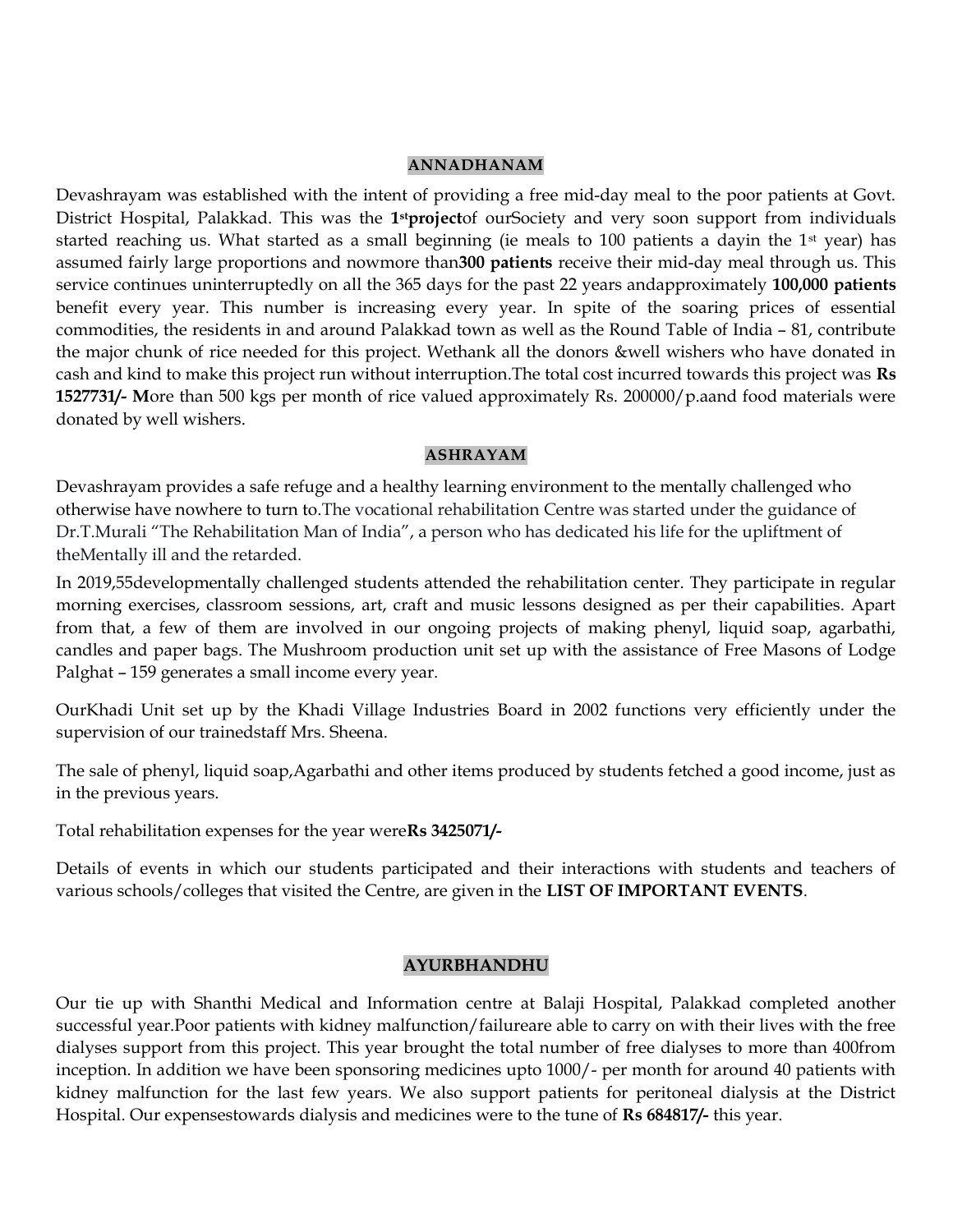## AROGYA NIDHI

This is another significant project of Devashrayam. This project operates through an authorized medical shop in Palakkad. Around 90 poor patients are given medicines free of cost on a monthly basis on producing prescription from doctors. This year the quantum of medical aidwasRs.401605/- Weare humbled to be of service to the ill and suffering multitudes. Much more needs to be done, however, as the number of people who need financial help aremany and we are not able to meet the entire requirement.Medical insurance to the tune of upto Rupees One  $\&$  half lakh was provided to all the staff, by paying an insurance premium of Rs 77743/-.

## LIST OF IMPORTANT EVENTS

2019 April 2nd Tuesday. DrVinu and Staff of Medical College Visited our Centre

2019 April 8thMonday.MrsPankajam wife ofExecutive Committee Member Mr Mohandas passed away

2019April10thWed. Lions School Teacher celebrated her birthday with our students

2019April 12th Friday. Rehabilitation Centre Closed for vacation.

2019 May 6<sup>th</sup>Monday. School Reopened after vacation

2019 May 13thMonday. Mushroom Cultivation Started.

2019May 14thTuesday. Play Back Singer MrsManju and family visited the Centre

2019 May 20<sup>th</sup> Monday. 45 Students and 5 Teachers of Guards College visited and donated Adult Diapers

2019 May 25<sup>th</sup>Saturday. Music Program conductedbyMrRaveendran(Music Sir) of Vandithavalam HSS School at 2pm

2019June14th Friday. Staff meeting

2019 June29th Saturday. Parents Meeting at 2.30 pm. 38 parents were present along with our membersMrSasikumar, MrManoj, MrsLalitha, MrRamaswami, Mr Govind and MrsBeena Govind. Prizes Distributed to Students for their performance in Exam

2019July 9<sup>th</sup>Tuesday.MrsVinayalakshmi, and MrsVijitha attended awareness Class by Social Justice Department in Hotel Gazala in connection withDeenDayal rehabilitation Scheme of Central Govt

2019July15<sup>th</sup>Monday. Mr Ramachandran one of our senior most and active Executive Committee Member and Past Presidentpassed away

2019Aug 29thThursday.Inauguration of Children's part by President of Inner Wheel MrsPadminiHebbar and MD of RubfilaMr Krishna Kumar. The park was sponsored jointly by Inner wheel club of Palghat and Rubfila International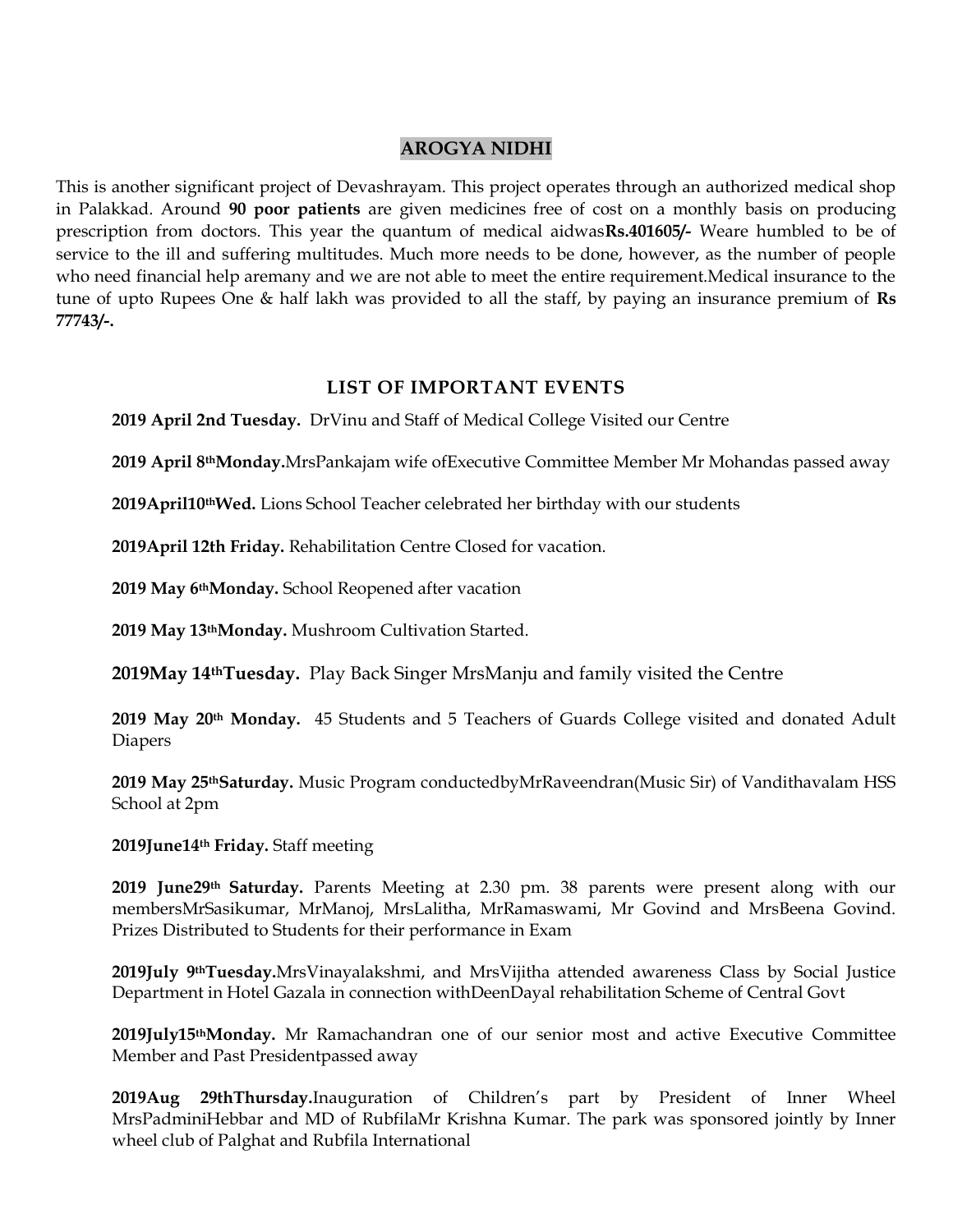2019 Sept 1<sup>st</sup> Wednesday Devashrayam nominated as LLC (Local Liasion Centre) for 3 years by the National Trust in a function presided by Dist Collector MrBalamurali

2019 Sept 11th Saturday. Music Program byMrRaveendranVandithavalamSchool.Centre Closed

2019 Sept 16th Monday. School Re-opened after Onam vacations

2019Sept 26thThursday.Dist Court Judge Mrs Indira and Secretary DLSA Thusharvisited and gave Tenkits for Students

2019Sept28thSaturday.Staff meeting held at 2pm

2019Sept30thMonday. 6 Staff and 15 Students of Step International School visited. They donated 5000/ to the Centre

2019 Oct3rdThursday. Training conducted byNational Trust Training at TVM was attended by Mrs Sheena and MrBhaskaranUnni

2019 Oct5<sup>th</sup>Saturday. Navamipoojawas performed at the Centre. Free Mason's of Palghatvisited the Centre

2019 Oct26th Saturday.ParentsMeeting was held. 43 parents and our membersMrManoj, MrVijayaragahvanMr Govind andMrsBeena Govind attended. MrRamaswami CEO Founder of Hybrid Systems conducted a session on 'How can we Detect and Improve the life of Disabled personsthrough technology'.

2019 Nov 2<sup>nd</sup>Saturday.25 Students and 4 Teachers of Lions School Visited the Centre at 10.30 am and gave sweets to our students.

2019 Nov 14thThursday.Children's Day Celebrated. Coloring Competition was held by Ladies Circle & Round Table and Gift a Smile Campaign was conducted. Dental Checkup for Students ByDrShijiRinesh (Chair Person), DrFathimaNizar(Secretary).DrLeena Nair andDrPriya Dinesh Women's Dental Council Palakkad also attended.

2019 15<sup>th</sup>Nov Friday. Victoria College Students visited the Centre at 10.30 am and gave Sweets.

2019 Nov 30th Saturday. Birth Day of MrAravindakshan's Son and Wedding Anniversary of Circle Inspector of Excise MrSatheesh was celebrated at the Centre

2019 3rdDec Tuesday.World Disability day Function Celebrated at Leads College.

2019 6th Dec Friday.Culture Program at Devashrayam

2019 7th DecSaturday.Staff meeting at 2 pm

2019 18th DecWednesday. Students, staff, parents and members went on a day trip to Calicut. It was an enjoyable outing. The group left at 7 am and returned back by 9 pm.

2020 1st Jan Wednesday. New-year Celebration was held along with Birthday Celebration of Secretary Mr M N Govind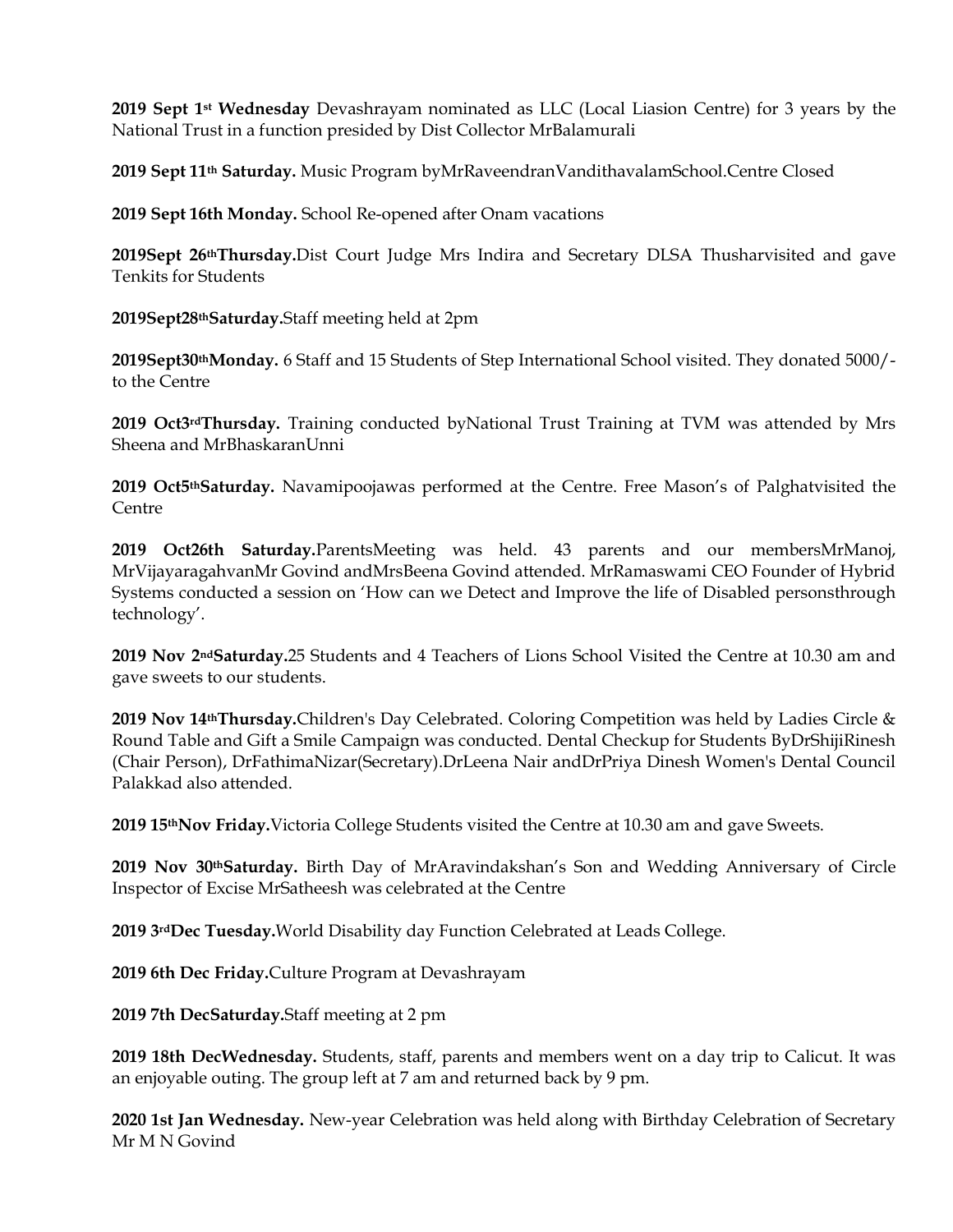2020 2<sup>nd</sup> Jan Thursday. New-year Celebration conducted by Victoria College students

2020 11th Jan Saturday. Devashrayamconducted New year Celebration for parents, students and invitees. 40 students,37 parents and 60 Guests attended including Ex MP MrKrishna Das, Mr M P Sreekandan, Mr Rajesh Hebbar, Producer SreekumarMenon and DistHomeoinchargeMrsBalamani, Ex A.D.M .P Vijayambika.

2020 24th Jan Friday. One of our senior most Executive Committee Member and Past President MrsSaramma George Passed away

2020 26<sup>th</sup> Jan Sunday Republic day was celebrated at the Centre. Flag Hoisted by Chief Guest Mrs Padma Mukundan, a long term donor and well-wisher. She was accompanied by her daughter MrsShailaja based in New Delhi

2020 27th JanMonday. SOB Meeting attended by Sheena Teacher

2020 12 Feb Wednesday.Dr Padma Kumar visited the Centre

2020 22rd Feb Saturday.Staff Meeting and Culture Programme

2020 4thMarch Wednesday.Culture Program at AJK College NearWalayar 32 Students 7 parents and Staff attended

2020 16th March Monday. The centrewas closed for summer vacation.

#### INTERNSHIP

Four MSW Students from Amrita University, Coimbatore have done their Field work from December 2019 to March 2020 at Devashrayam as a part of their course.

Two Students from Global Public School did Voluntary Service from 7thto 13th May 2019

Two students from Christ University, Bangalore did internship for 4 Days in May 2019

#### SPECIAL DONOR ACKNOWLEDGEMENT

Devashrayam acknowledges and appreciates the support provided by all our well-wishers, sponsors and friends. Without the help and support of these good hearted people, Devashrayam would not have been able to reach out to so many people. We express our sincere gratitude to all who extended help and prayers in times of need.

### A few acknowledgments are given below for the large support extended to us by these Institutions and individuals.

- 1. MrManoj Ganesh Parmesh, Dubai donated Rs 3,25,000/- towards Arogyanidhi and Ayurbandhu projects.
- 2. District Court Palakkad donated Rs 176000/- towards Annadanam
- 3. M/s Sequoia (Ms AnjanaSasidharan) donated Rs 1,10,000/- towards our projects
- 4. MrsDivyasreeTechnopolis, 6thFlook Block-B,Bldy No:377, Town Centre Bangalore donated Rs110000/-
- 5. M/s Rubfila International, Kanjikode donated Rs 25,000/- towards renovation of Children's Park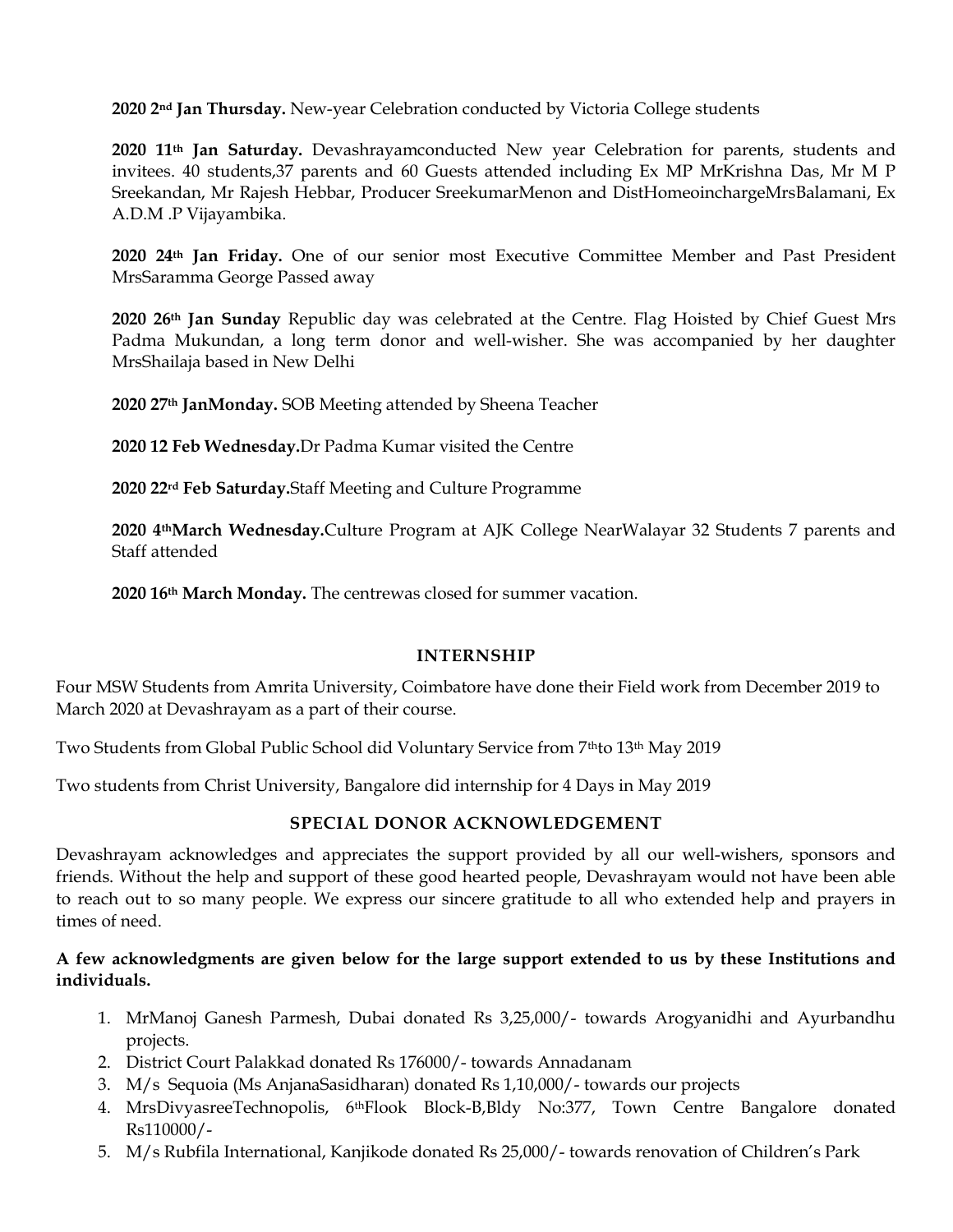- 6. MrSreejithMenon, Palakkad gave a donation of Rs 96000/- towards Aashrayam
- 7. Mr N R Veeraraghavan, Mumbai gave a donation of Rs 1,00,000 for our different projects
- 8. DrBeena Padmakumar, Suprabha, Karala Street, Palakkad 1,00,000/-
- 9. MrYohanan, Ernakulam gave a donation of Rs 60,000/-
- 10. Wind ventilator was sponsored by Mason's Lodge Palghat through a donation of Rs 75,000/-
- 11. Ms Sandhya P K donated Rs 25,000/-
- 12. MrMohan Das, Palakkad gave a donation of Rs 27,000/-
- 13. Madathil Family, C/oMrsVinaylakshmi, Harmony, Santhinagar Colony, Palakkad Mr Sunil Nair, Palakkad donated Rs 60,000/-
- 14. Round Table Palakkad contributed 100 kgsof rice every month and supported us with cash donations.
- 15. One sack of rice (75 kgs) was contributed every month from Mr Suresh Babu, Palakkad.
- 16. ManavJagrity Foundation donated Rs15000/-
- 17. Following donors contributed as follows: Ms Vijaya Kumar (Rs22,000/-), M/s Crystal Solar World ( Rs24,000/-), Ms Jayasree (Rs20,400/-), Mr N E Moorthy (Rs38500/-), Mr Ramesh Narayan Perumal (Rs20,400/-), Mr Deepak Mohana (Rs20,400/-), MrDr G S Shiota (Rs15000/-), DrMeenakshi Rajan (Rs 20,000/-), Ms Padma Sugunan (Rs 20,000/-) and SreelathaVijayan (Rs20,000/-), Mr A C Sekhar (Rs10000), MrSashiMenon(Rs10000/-)MrRadhakrihnan (Rs10000/-), MrSethumadhavan(Rs10000/-).

# **Identity**

## Devashrayam Charitable Society,

Thekkethra, Marutharoad Post, Palakkad, Kerala, India, Pin 678007. Phone 0491 -2106206.

Email Id – devashrayam@rediffmail.com

Website –www.devashrayam.org

- Devashrayam Charitable Society is registered as a society under the Society Registration Act of 1860 (Reg. No. 209/96, dated 17-07-1996 with the sub register office, Palakkad) [Registration renewed on 13- 03-2012]
- Devashrayam Rehabilitation Center for the Mentally Challenged is registered with the Directorate of Social Welfare Trivandrum (Reg. No. 0141,dated 03-12-2005)
- Donations to Devashrayam Charitable Society is exempt under Section 80 G of Income tax Act of 1961, vide order No. CIT. TCR/TECH/80 G- 42/ 2006-07, dated 02-08-2007.
- Devashrayam Charitable Society is registered under Foreign Contribution (Regulation) Act , 1976 Registration number is 05289009, dated, 05/05/2010. Returns for the year submitted on 23-09-2012

## Name, address and account number of banks

- 1. Union Bank of India, Chandranagar, Palakkad, SB Ac. No. 339602010097002.
- 2. South Indian Bank, Chandranagar, Palakkad, Ac No. 0558073000000368. (Exclusively for Foreign Contributions under FCRA act of 1976)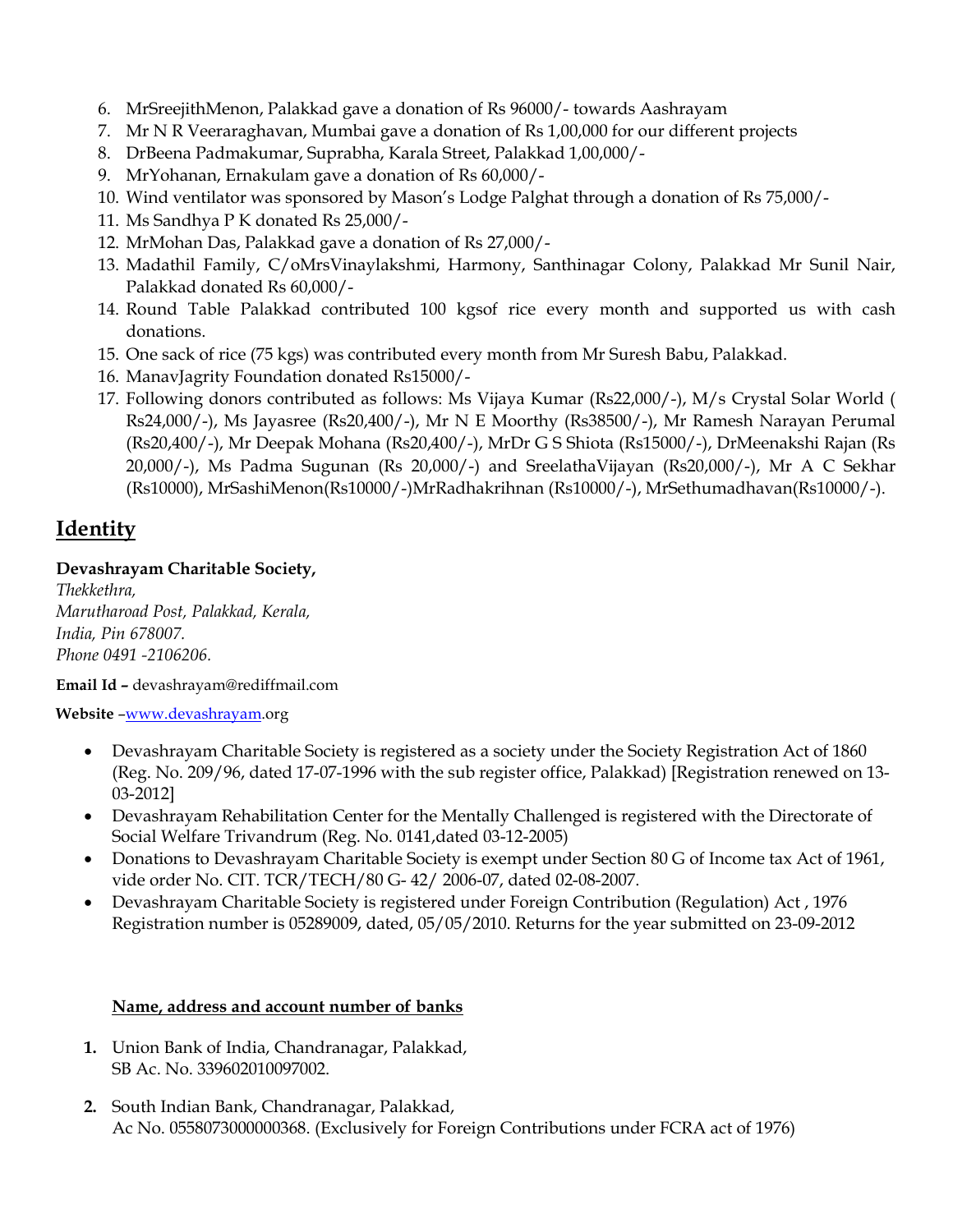3. SBI, Marutharode Branch, Palakkad SB A/c No. 33957556465

#### DEVASHRAYAM BOARD PLACES ON RECORD OUR SINCERE GRATITUDE TO MR K V VENKITARAMAN FOR COMPLETING THE AUDIT AS A SERVICE TO OUR NGO. WE ARE INDEBTED TO HIM AND HIS STAFF FOR THIS GESTURE.

NAME AND ADDRESS OF THE AUDITOR

#### Mr.K.V.Venkitaraman

Chartered Accountant Noorani Post, Palakkad-678004

## Name | Age | Sex | Position on Board Occupation | Cost of International travel C S Manoj 52 M President Central Govt Unit employee 0 Mayan kutty 66 M Vice President Social worker 0 M N Govind 57 M Secretary Business 0 A SasiKaumar  $\vert$  57  $\vert$  M  $\vert$  Joint Secretary Rtd from Public sector (BPL)  $\vert$  0 Archana Subhash | 53 | F | Treasurer | Management teacher &Psychologist 0 Beena Govind 52 F Executive-Member Journalist 0 LalithaGowrisankar 71 F Executive-Member  $Social worker$  0  $Mohandas PP$  70 M Executive-Member  $\sim$   $\sim$  0 RamaswamyVN  $\begin{array}{|c|c|c|c|c|} \hline \end{array}$   $\begin{array}{|c|c|c|c|c|} \hline \end{array}$   $\begin{array}{|c|c|c|c|c|} \hline \end{array}$  Executive-Member  $\sim$   $\sim$  0 P V Vijayaraghavan | 72 | M | Executive-Member  $\sim$   $\sim$  0 Lakshmanan T  $|82|$  M Executive Member Agriculturist 0

Satheesan.M  $|87|M|$  Member Retired Army Personnel  $|0\rangle$ 

## DETAILS OF BOARD OF MEMBERS 2019-20